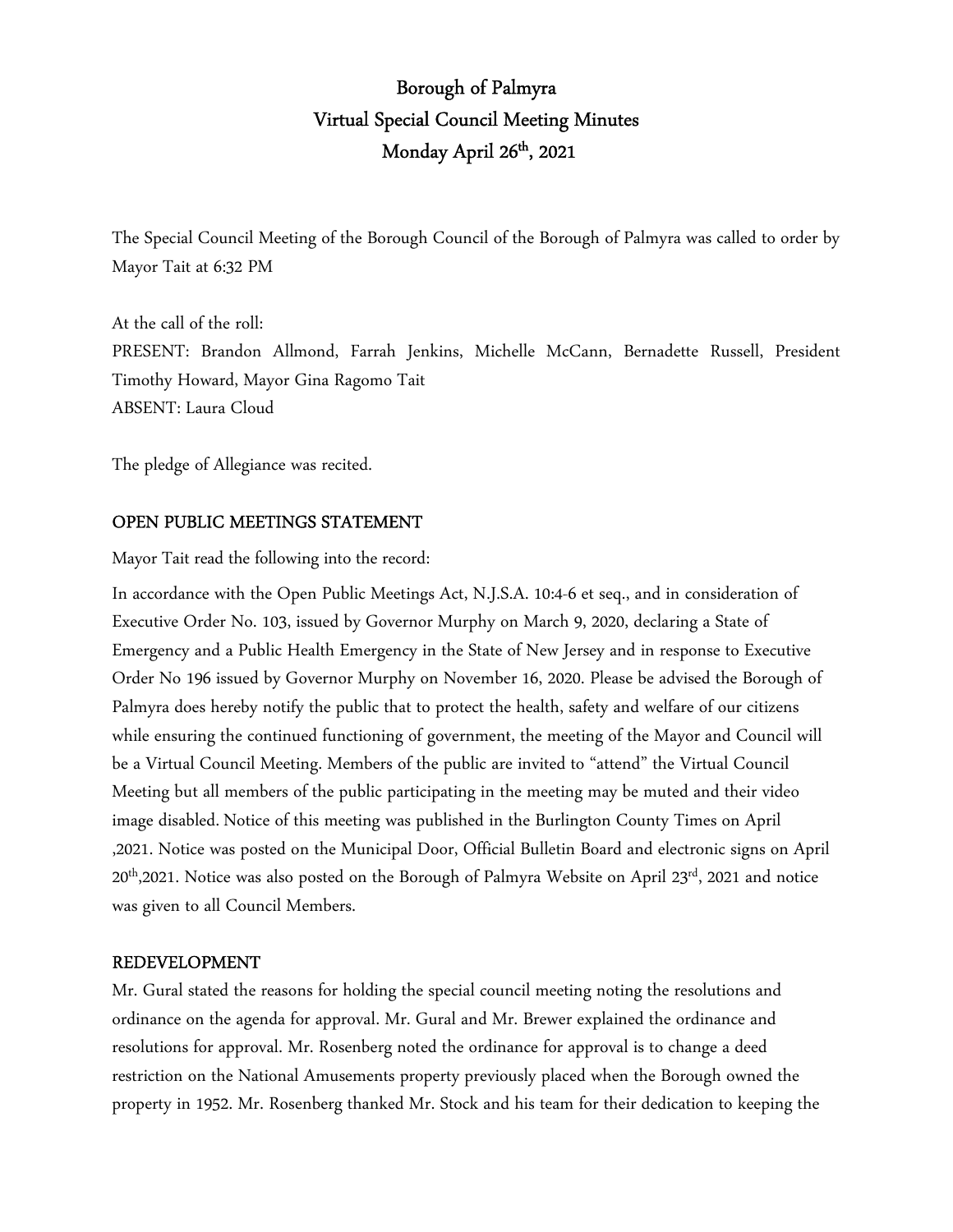project moving forward and thanked Mr. Gural, Mr. Brewer, and the Borough's team for doing the same.

# PUBLIC COMMENT

Mayor Tait stated we request those participants wishing to have or make a Public comment, email their questions or comments in advance to Municipal Clerk Rita Jackson at djackson@boroughofpalmyra.com. The opportunity to submit comments prior to meeting expired at 12:00 PM on Monday April 26<sup>th</sup>, 2021. She noted all comments would become part of the record and included with the Meeting Minutes. Mayor Tait stated she would open the meeting up to those "attending" the Virtual Meeting, wishing to make a comment. Mayor Tait noted comments should be limited to no more than (2) two minutes and all comments would become part of the record and included with the Meeting Minutes.

Mayor Tait asked for a motion to open the Public Portion. Mrs. Russell made a motion to open the public portion for comments. President Howard second the motion.

# All members present voted in favor of the motion. Motion Carried

Mayor Tait asked if any comments were received before the meeting. Municipal Clerk, Ms. Jackson indicated no comments were received.

No one from the public wishing to be heard, Mayor Tait asked for a motion to close the Public Portion. Mrs. Russell made a motion to close the public portion, President Howard second the motion. All members present voted in favor of the motion. Motion Carried

# ORDINANCE ON FIRST READING public hearing to be held May 17<sup>th</sup>, 2021

Ordinance 2021-07. An Ordinance of the Borough of Palmyra County of Burlington, Vacating and releasing any and all restrictive covenants contained within the Deed dated December 12, 1952 between the Borough of Palmyra as grantor and Miriam Isdaner, et als as grantee; said Deed having been recorded in the office of the Clerk of Burlington County on December 22<sup>nd</sup>, 1952 in Book 1140 at page 189

Mayor Tait requested of motion to approve Ordinance 2021-07. Mrs. Russell made a motion to approve Ordinance 2021-07. President Howard seconded the motion.

At the call of the roll, the vote was: INFAVOR: Mr. Allmond, Mrs. Jenkins, Mrs. McCann, Mrs. Russell, President Howard AGAINST: None Motion carried. Ordinance 2021-07 was approved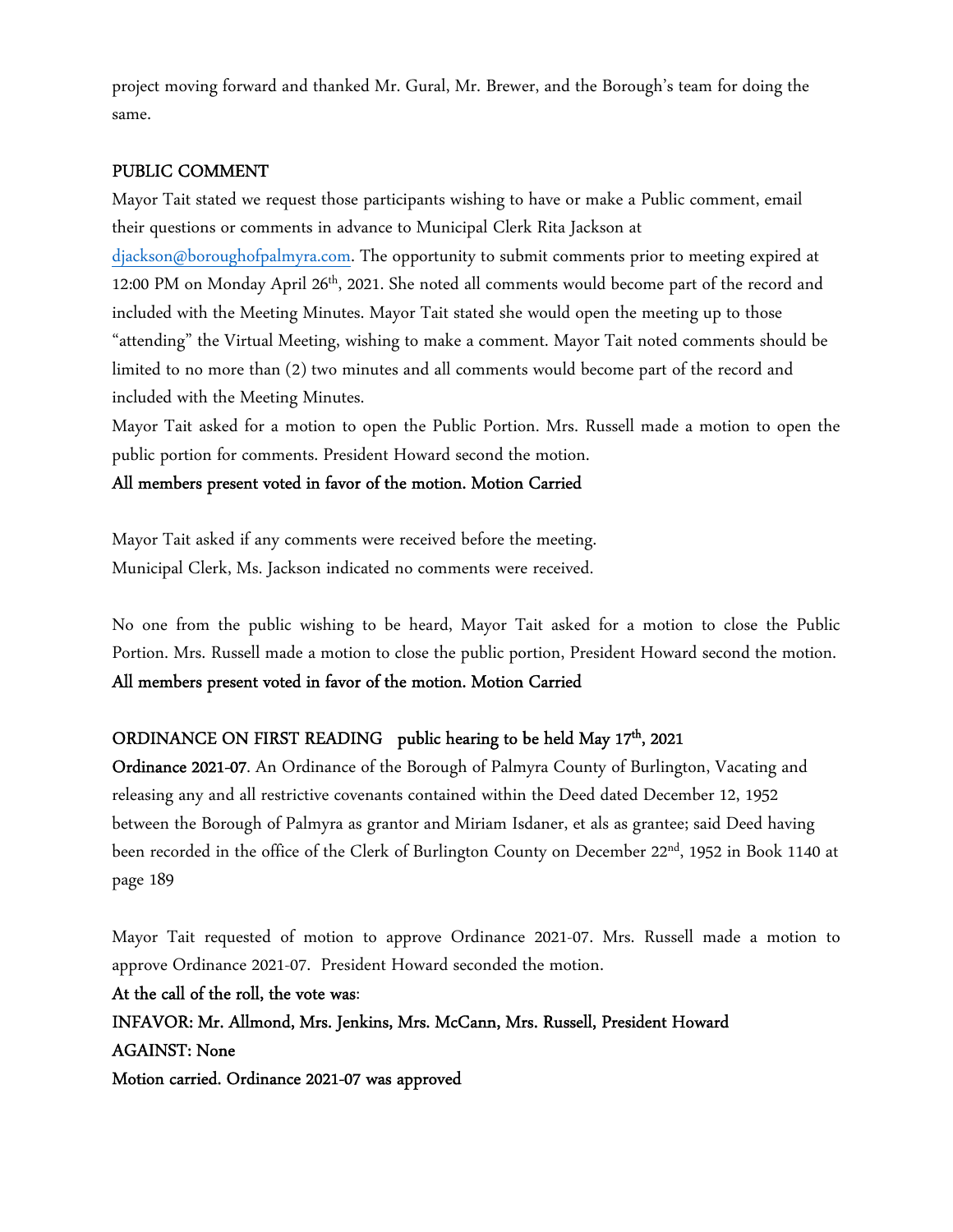### RESOLUTIONS

Resolution 2021-120 and Resolution 2021-121 will be enacted as a single motion, if either resolution needs additional discussion, it will be removed from the consent agenda and voted on separately Mayor Tait asked if either resolution needed to be removed. Council indicated no. Mayor Tait read the following resolutions into the record:

Resolution 2021-120, Resolution to Authorize the Execution of an Amended Redevelopment Agreement Between the Borough of Palmyra and the Palmyra Urban Renewal Entity, LLC Pursuant to the Local Redevelopment and Housing Law N.J.S.A. 40A:12A-1 et. seq.

Resolution 2021-121, Resolution to Authorize the Execution of a Bifurcated Redevelopment Agreement Between the Borough of Palmyra and Palmyra Urban Renewal Entity, LLC Pursuant to the Local Redevelopment and Housing Law N.J.S.A. 40A:12A-1 et. seq.

Mayor Tait requested a motion to approve Resolution 2021-120 and Resolution 2021-121.

Mrs. Russell made a motion to approve Resolutions 2021-120 and Resolution 2021-121. President Howard seconded the motion.

At the call of the roll, the vote was: INFAVOR: Mr. Allmond, Mrs. Jenkins, Mrs. McCann, Mrs. Russell, President Howard AGAINST: None Motion Carried, Resolution 2021-120 and Resolution 2021-121 were approved.

#### DISCUSSION ITEMS

There were no items for discussion

#### MAYOR AND COUNCIL COMMENTS

Mrs. McCann – No Comment Mrs. Russell – No Comment Mrs. Jenkins – No comment Mr. Allmond – No comment President Howard thanked everyone for their diligent work on the project. Mayor Tait thanked everyone for the amazing job done thru far, noting the Borough will benefit greatly from this project.

Mayor Tait asked for a motion to adjourn. Mrs. Russell made a motion to adjourn the meeting. President Howard second the motion.

## All voted in favor of the motion. Motion Carried

Meeting adjourned at 6:55 PM